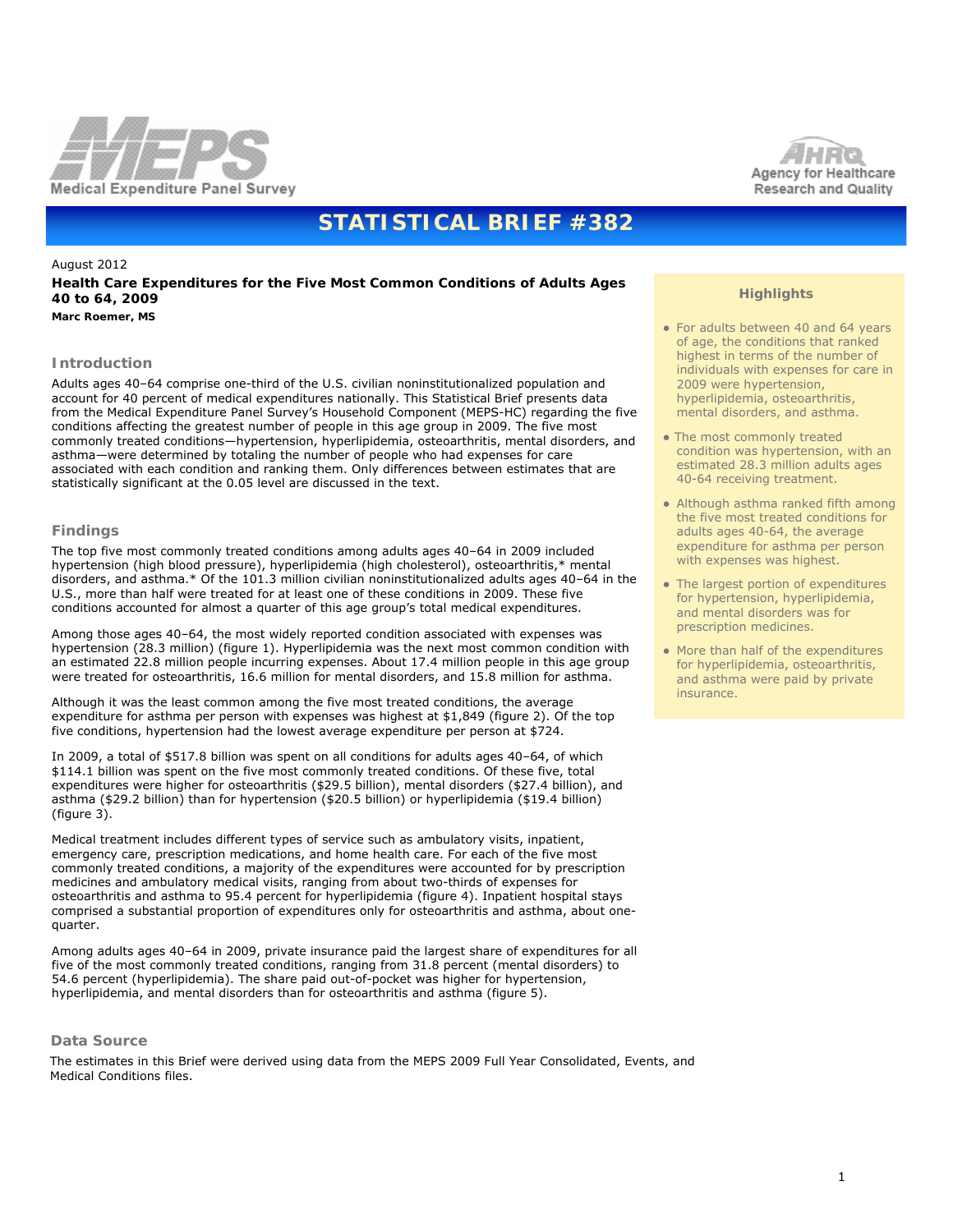#### **Definitions**

\*All references to osteoarthritis in this Statistical Brief include other non-traumatic joint disorders. Asthma includes chronic obstructive pulmonary disorder (COPD).

#### *Medical Conditions*

Condition data associated with medical events were collected from household respondents during each round as verbatim text and coded by professional coders using the International Classification of Diseases, Ninth Revision (ICD-9). ICD-9-CM condition codes were then aggregated into clinically meaningful categories that group similar conditions using the Clinical Classification System (CCS) software. Categories were collapsed when appropriate. Note that the reported ICD-9-CM condition code values were mapped to the appropriate clinical classification category prior to being collapsed to 3-digit ICD-9-CM condition codes. The result is that every record which has an ICD-9-CM diagnosis code also has a clinical classification code. For this Statistical Brief, the following CCS codes were used: hyperlipidemia 053; mental disorders 650–655, 657–663, 670; hypertension 098; COPD and asthma 127, 128, 130, 132–134; osteoarthritis and other non-traumatic joint disorders 201–204.

#### *Expenditures*

Expenditures refer to what is paid for health care services. More specifically, expenditures in MEPS are defined as the sum of direct payments for care provided during the year, including out-of-pocket payments and payments by private insurance, Medicaid, Medicare, and other sources. Payments for over-the-counter drugs are not included in MEPS total expenditures. Indirect payments not related to specific medical events, such as Medicaid Disproportionate Share and Medicare Direct Medical Education subsidies, are also excluded.

Expenditures may be associated with more than one condition and are not unduplicated in the condition totals; summing over conditions would double-count some expenses. Spending for conditions does not include amounts for other medical expenses, such as durable and nondurable supplies, medical equipment, eyeglasses, ambulance services, and dental expenses, because these items are not linked to specific conditions in the MEPS. Total expenditures do include these amounts.

MEPS expenditure data are derived from both the Medical Provider Component (MPC) and Household Component (HC). MPC data are generally used for hospital-based events (e.g., inpatient stays, emergency room visits, and outpatient department visits), prescribed medicine purchases, and home health agency care. Office-based physician care estimates use a mix of HC and MPC data while estimates for non-physician office visits, dental and vision services, other medical equipment and services, and independent provider home health care services are based on HC provided data. Details on the estimation process can be found in:

Machlin, S. R. and Dougherty, D. D. *Overview of Methodology for Imputing Missing Expenditure Data in the Medical Expenditure Panel Survey*. Methodology Report No. 19. March 2007. Agency for Healthcare Research and Quality, Rockville, MD. [http://www.meps.ahrq.gov/mepsweb/data\\_files/publications/mr19/mr19.pdf](http://www.meps.ahrq.gov/mepsweb/data_files/publications/mr19/mr19.pdf)

# **About MEPS-HC**

MEPS-HC is a nationally representative longitudinal survey that collects detailed information on health care utilization and expenditures, health insurance, and health status, as well as a wide variety of social, demographic, and economic characteristics of the U.S. civilian noninstitutionalized population. It is co-sponsored by the Agency for Healthcare Research and Quality and the National Center for Health Statistics.

#### **References**

For a detailed description of the MEPS-HC survey design, sample design, and methods used to minimize sources of nonsampling errors, see the following publications:

Cohen, J. *Design and Methods of the Medical Expenditure Panel Survey Household Component*. MEPS Methodology Report No. 1. AHCPR Pub. No. 970026. Rockville, MD: Agency for Health Care Policy and Research, 1997. [http://www.meps.ahrq.gov/mepsweb/data\\_files/publications/mr1/mr1.pdf](http://www.meps.ahrq.gov/mepsweb/data_files/publications/mr1/mr1.pdf)

Cohen, S. *Sample Design of the 1996 Medical Expenditure Panel Survey Household Component*. MEPS Methodology Report No. 2. AHCPR Pub. No. 970027. Rockville, MD: Agency for Health Care Policy and Research, 1997. [http://www.meps.ahrq.gov/mepsweb/data\\_files/publications/mr2/mr2.pdf](http://www.meps.ahrq.gov/mepsweb/data_files/publications/mr2/mr2.pdf)

Cohen, S. Design Strategies and Innovations in the Medical Expenditure Panel Survey. *Medical Care*, July 2003: 41 (7) Supplement: III-5–III-12.

Cohen, J. and Krauss, N. *Spending and Service Use among People with the Fifteen Most Costly Medical Conditions, 1997*. Health Affairs; 22(2):129–138, 2003.

Ezzati-Rice, T.M., Rohde, F., Greenblatt, J., *Sample Design of the Medical Expenditure Panel Survey Household Component, 1998–2007*. Methodology Report No. 22. March 2008. Agency for Healthcare Research and Quality, Rockville, MD. [http://www.meps.ahrq.gov/mepsweb/data\\_files/publications/mr22/mr22.pdf](http://www.meps.ahrq.gov/mepsweb/data_files/publications/mr22/mr22.pdf)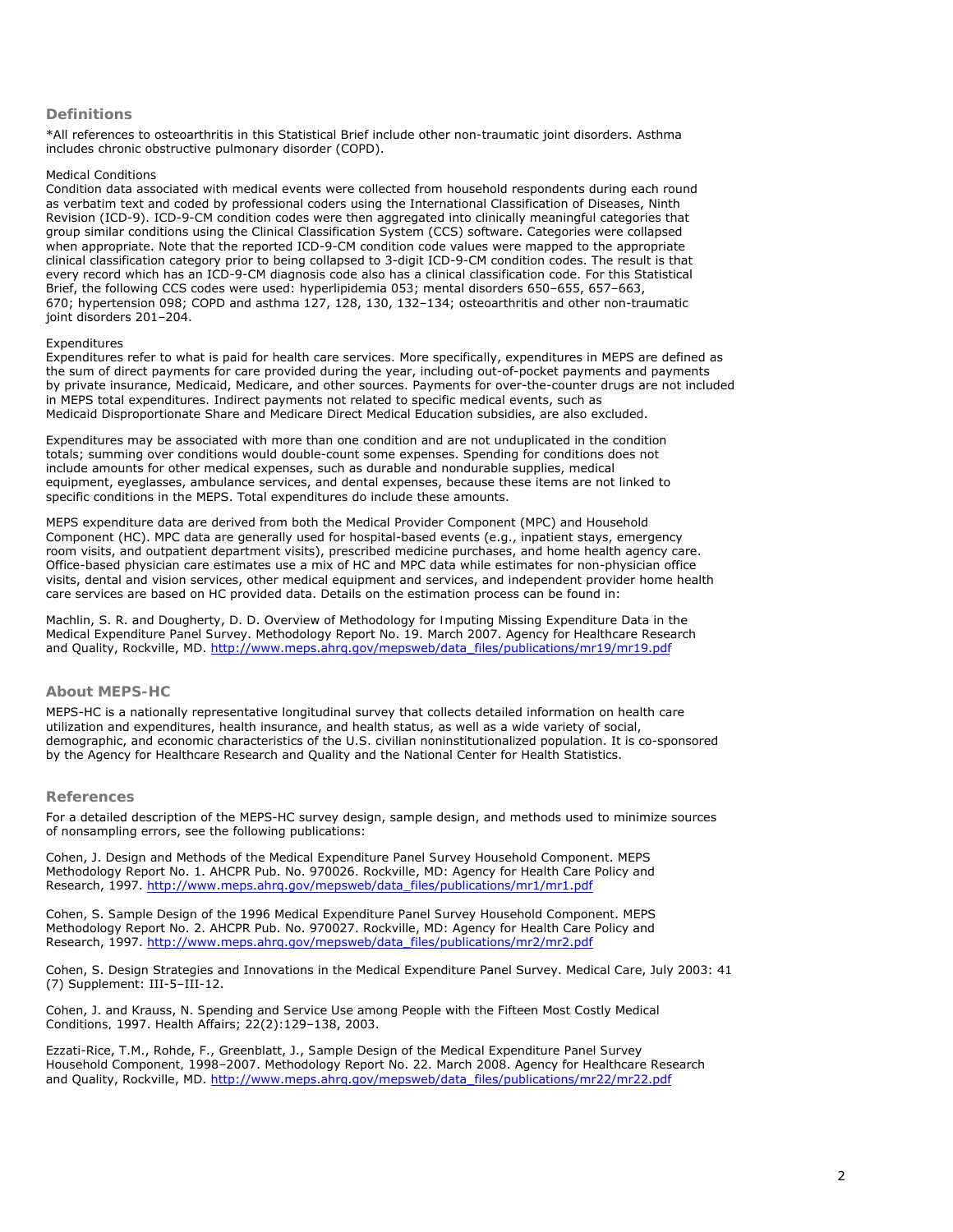**Suggested Citation**

Roemer, M. *Health Care Expenditures for the Five Most Common Conditions of Adults Ages 40 to 64, 2009*. Statistical Brief #382. August 2012. Agency for Healthcare Research and Quality, Rockville, MD. [http://www.](http://www.meps.ahrq.gov/mepsweb/data_files/publications/st382/stat382.pdf) [meps.ahrq.gov/mepsweb/data\\_files/publications/st382/stat382.pdf](http://www.meps.ahrq.gov/mepsweb/data_files/publications/st382/stat382.pdf)

\* \* \*

AHRQ welcomes questions and comments from readers of this publication who are interested in obtaining more information about access, cost, use, financing, and quality of health care in the United States. We also invite you to tell us how you are using this Statistical Brief and other MEPS data and tools and to share suggestions on how MEPS products might be enhanced to further meet your needs. Please e-mail us at [MEPSProjectDirector@ahrq.hhs.gov](file:////SSTHOST50/Projects/Ahrq3Web/MEPSPUBS/gen_sb/data_files/publications/sb382/MEPSProjectDirector@ahrq.hhs.gov) or send a letter to the address below:

Steven B. Cohen, PhD, Director Center for Financing, Access, and Cost Trends Agency for Healthcare Research and Quality 540 Gaither Road Rockville, MD 20850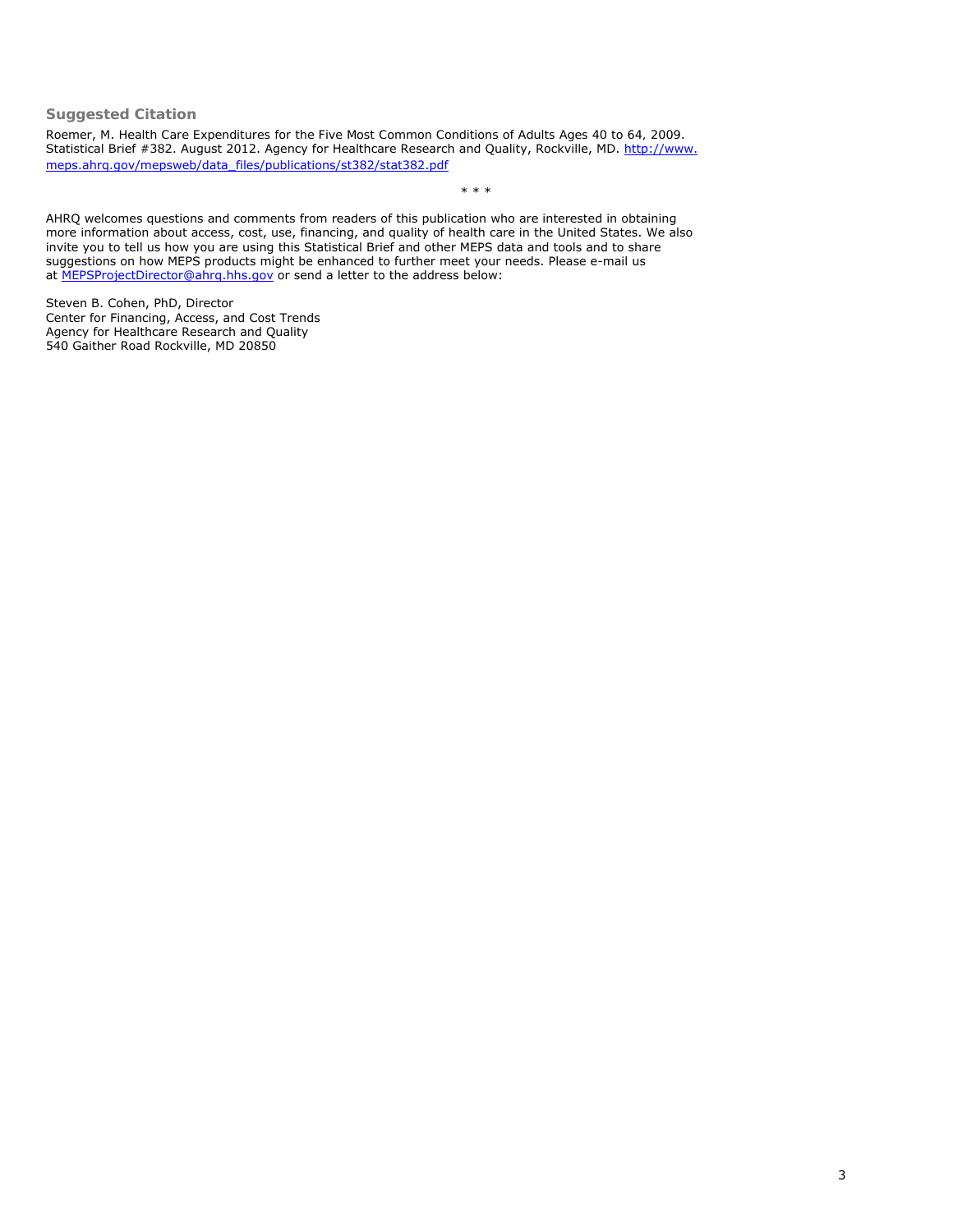



**Figure 2. Average expenditures per person with expenses for the five most commonly treated conditions, adults ages 40 to 64, 2009**

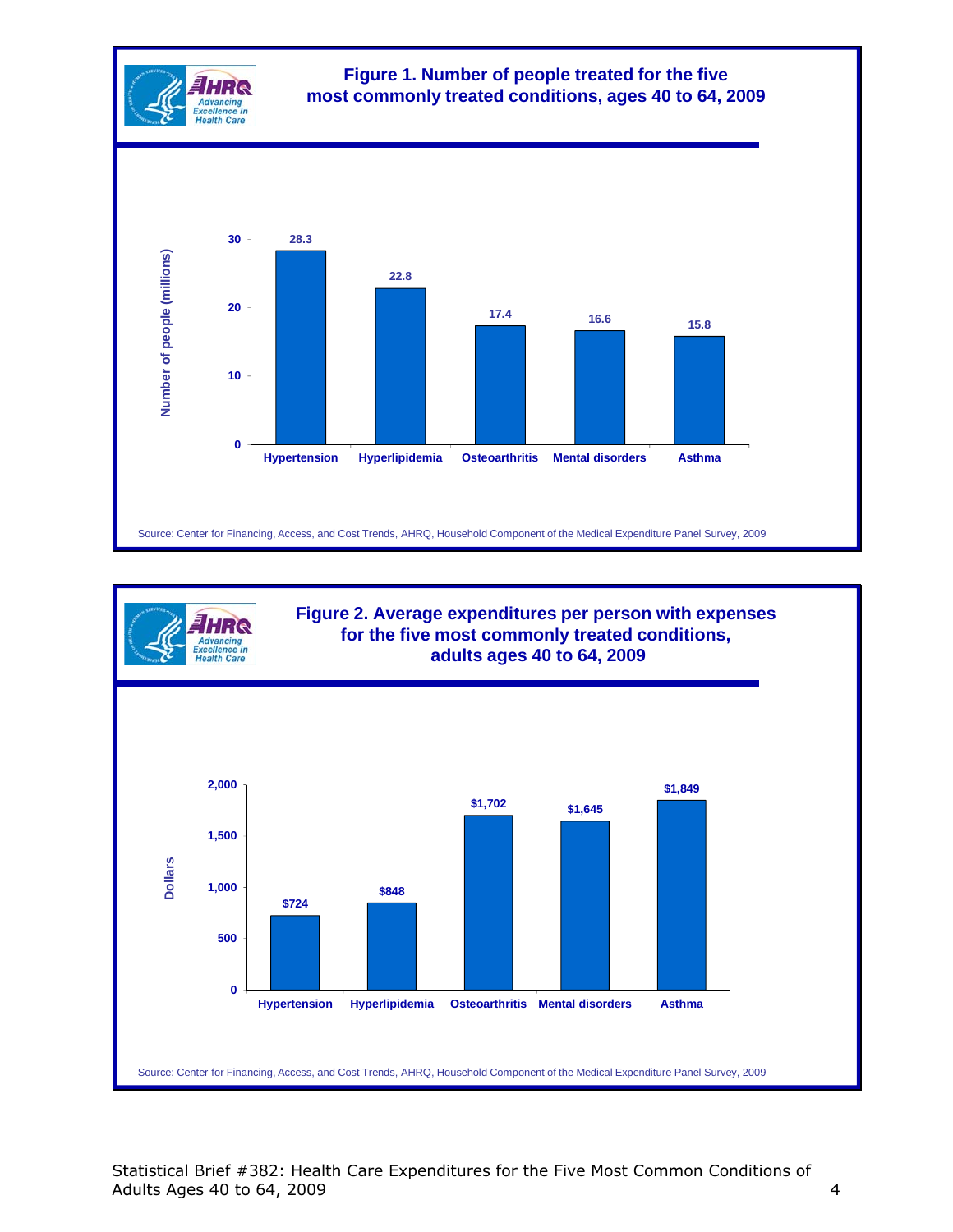



HRQ Advancing<br>:xcellence in<br>Health Care